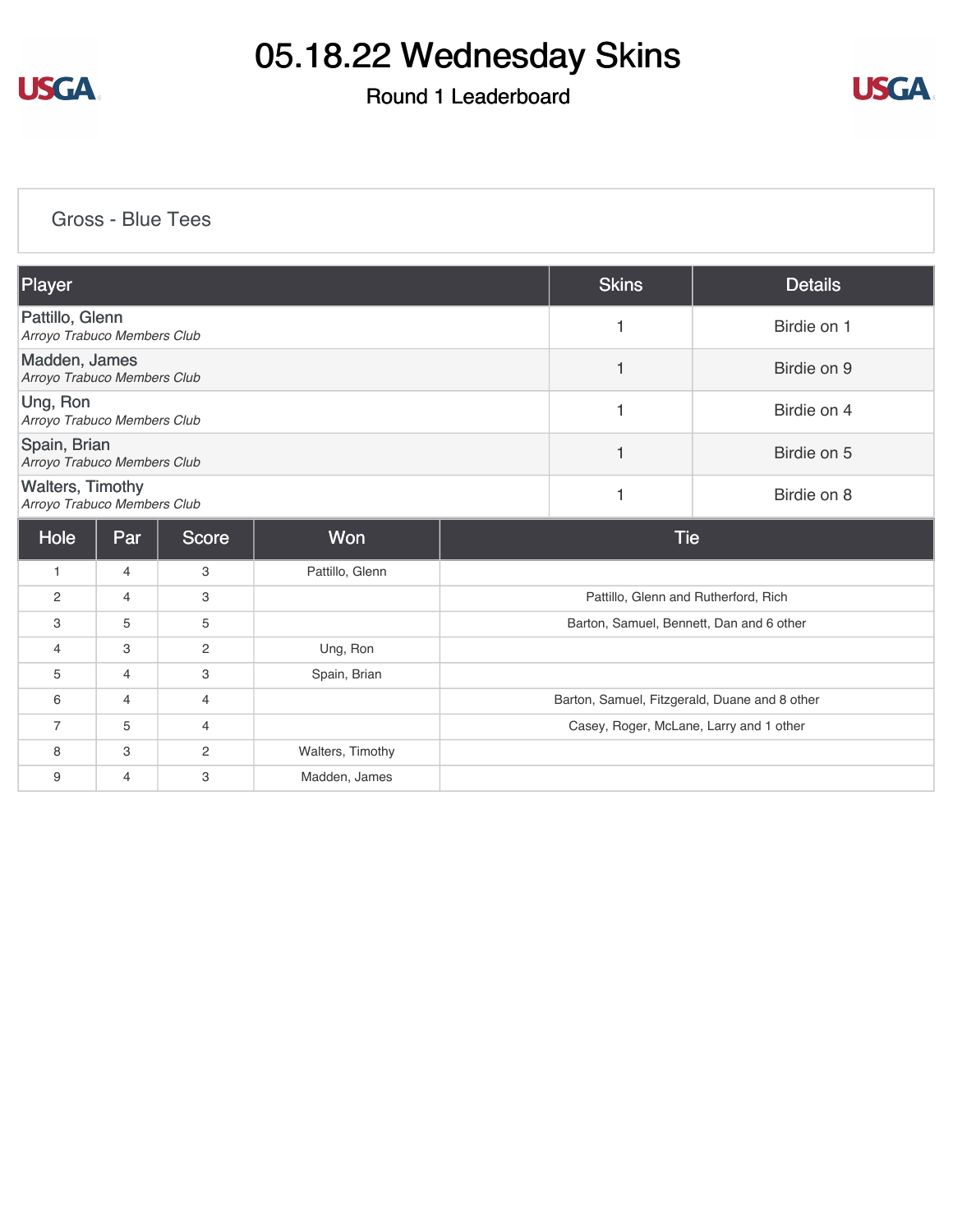

### Round 1 Leaderboard



[Net - Blue Tees](https://static.golfgenius.com/v2tournaments/8482975660090876321?called_from=&round_index=1)

| Player                                         |                                                |                |                 | <b>Skins</b>                               | <b>Details</b> |  |  |
|------------------------------------------------|------------------------------------------------|----------------|-----------------|--------------------------------------------|----------------|--|--|
| Ung, Ron<br>Arroyo Trabuco Members Club        |                                                |                |                 | 2<br>Eagle on 4, Birdie on 6               |                |  |  |
| Pattillo, Glenn<br>Arroyo Trabuco Members Club |                                                |                |                 | 1                                          | Birdie on 1    |  |  |
| Spain, Brian                                   | Eagle on 5<br>1<br>Arroyo Trabuco Members Club |                |                 |                                            |                |  |  |
| Hole                                           | Par                                            | <b>Score</b>   | Won             | <b>Tie</b>                                 |                |  |  |
| $\mathbf{1}$                                   | 4                                              | 3              | Pattillo, Glenn |                                            |                |  |  |
| 2                                              | 4                                              | 2              |                 | Pattillo, Glenn and Rutherford, Rich       |                |  |  |
| 3                                              | 5                                              | $\overline{4}$ |                 | Barton, Samuel, Bennett, Dan and 3 other   |                |  |  |
| $\overline{4}$                                 | 3                                              | 1              | Ung, Ron        |                                            |                |  |  |
| 5                                              | 4                                              | $\overline{c}$ | Spain, Brian    |                                            |                |  |  |
| 6                                              | $\overline{4}$                                 | 3              | Ung, Ron        |                                            |                |  |  |
| $\overline{7}$                                 | 5                                              | 4              |                 | Casey, Roger, McLane, Larry and 1 other    |                |  |  |
| 8                                              | 3                                              | 2              |                 | Bennett, Dan and Walters, Timothy          |                |  |  |
| 9                                              | 4                                              | 3              |                 | Madden, James, Sullivan, Chris and 1 other |                |  |  |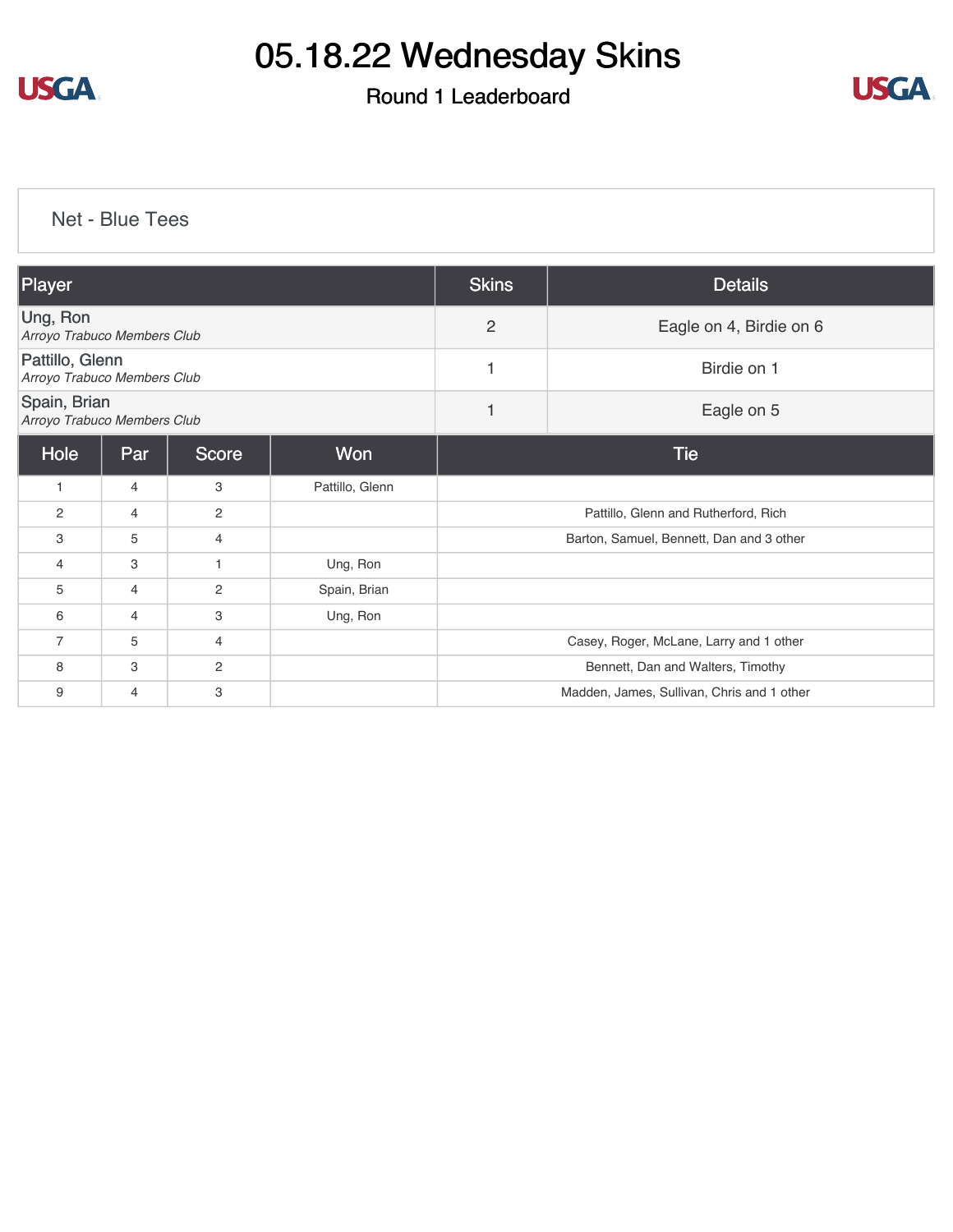

### Round 1 Leaderboard



#### [Gross - White Tees](https://static.golfgenius.com/v2tournaments/8482976519252107682?called_from=&round_index=1)

| Player                                           |                |                |                   |                                          | <b>Skins</b> | <b>Details</b>                        |
|--------------------------------------------------|----------------|----------------|-------------------|------------------------------------------|--------------|---------------------------------------|
| Tringale, Raymond<br>Arroyo Trabuco Members Club |                |                |                   |                                          |              | Birdie on 8                           |
| Corbin, Ron<br>Arroyo Trabuco Members Club       |                |                |                   |                                          |              | Birdie on 3                           |
| Hole                                             | Par            | Score          | Won               | <b>Tie</b>                               |              |                                       |
| 1                                                | $\overline{4}$ | 4              |                   | Corbin, Ron, Deal, Tim and 3 other       |              |                                       |
| $\overline{2}$                                   | $\overline{4}$ | 4              |                   | Hood, Ken, Hurst, James and 3 other      |              |                                       |
| 3                                                | 5              | 4              | Corbin, Ron       |                                          |              |                                       |
| 4                                                | 3              | 3              |                   | Deal, Tim, Hurst, James and 3 other      |              |                                       |
| 5                                                | 4              | 4              |                   | Hurst, James, Marycz, Robert and 1 other |              |                                       |
| 6                                                | $\overline{4}$ | З              |                   | Smith, Drew and Tringale, Raymond        |              |                                       |
| $\overline{7}$                                   | 5              | 4              |                   | Hood, Ken, Hurst, Robert and 1 other     |              |                                       |
| 8                                                | 3              | $\overline{c}$ | Tringale, Raymond |                                          |              |                                       |
| 9                                                | 4              | 4              |                   |                                          |              | Corbin, Ron, Hurst, James and 3 other |